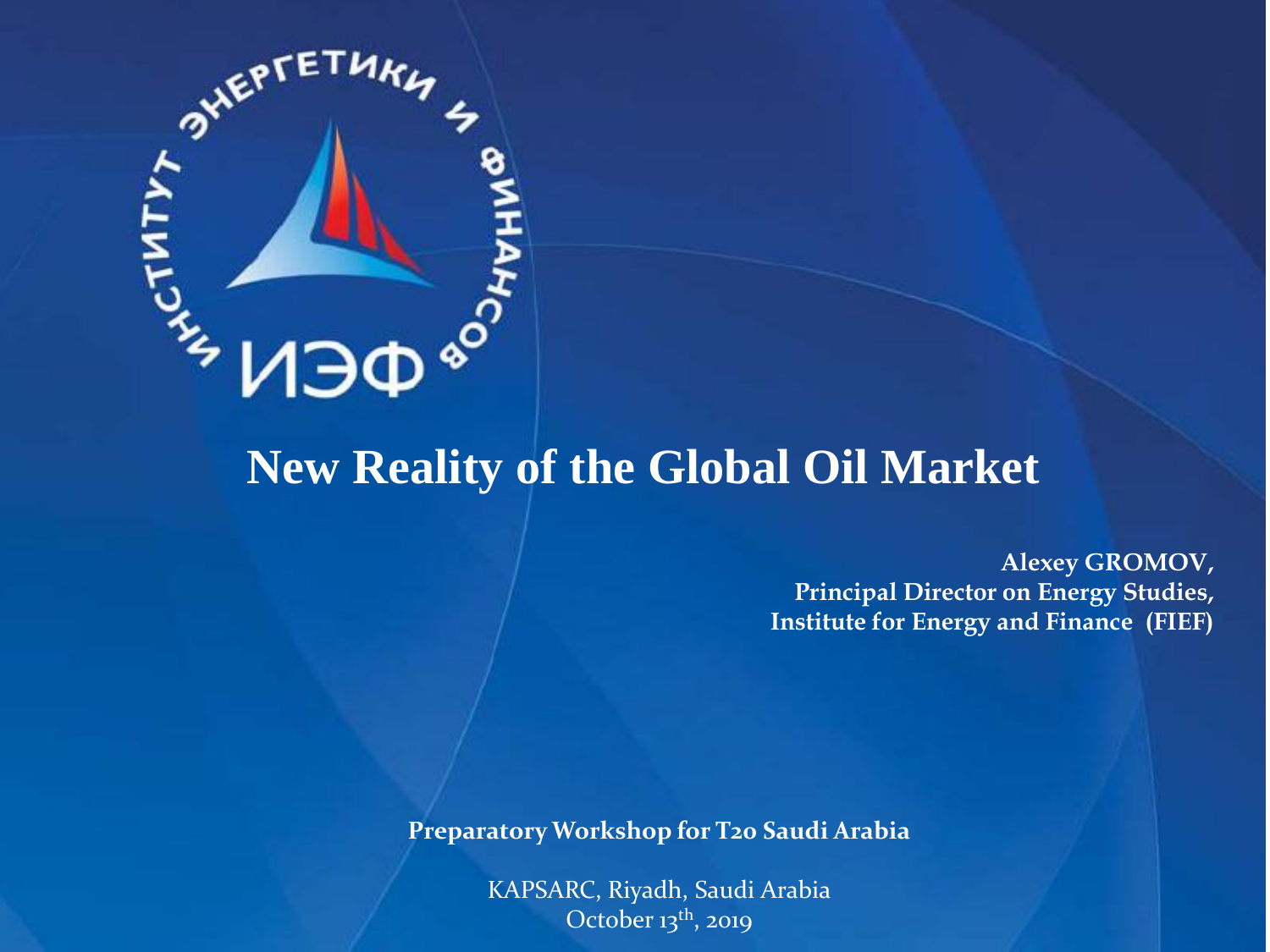# **Current Oil Market Landscape Huge Uncertainty**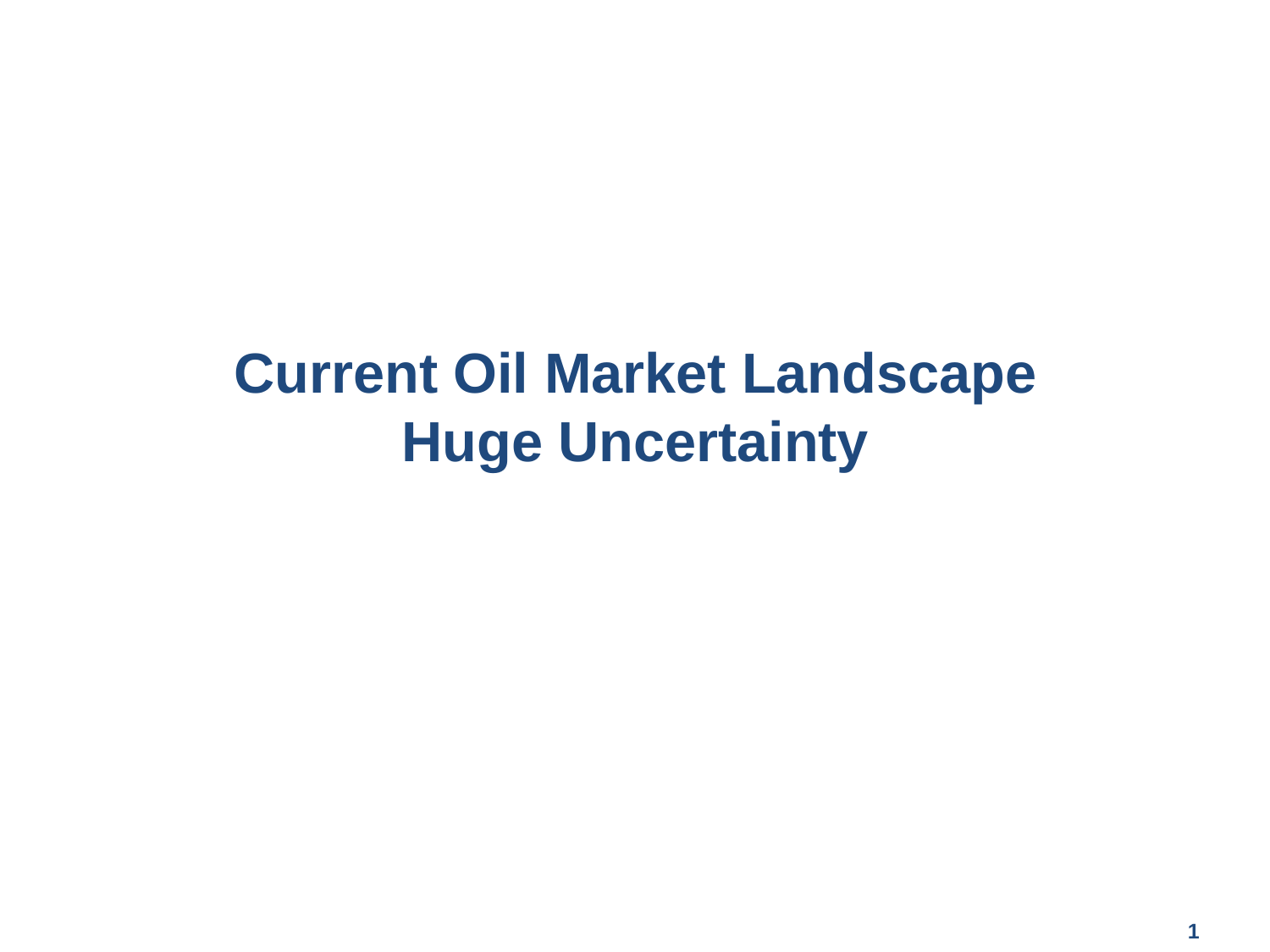

# **Oil market go up and down due to three main drivers**



*Source: EIA, IEA. OPEC*

- Currently, global oil supply set the changes in the physical (so-called fundamental) indicators of the oil market: price movements, supply-demand gap and OECD commercial stocks.
- Vienna Alliance try to smooth out global oil demand and supply volatility and avoiding supply shortage or glut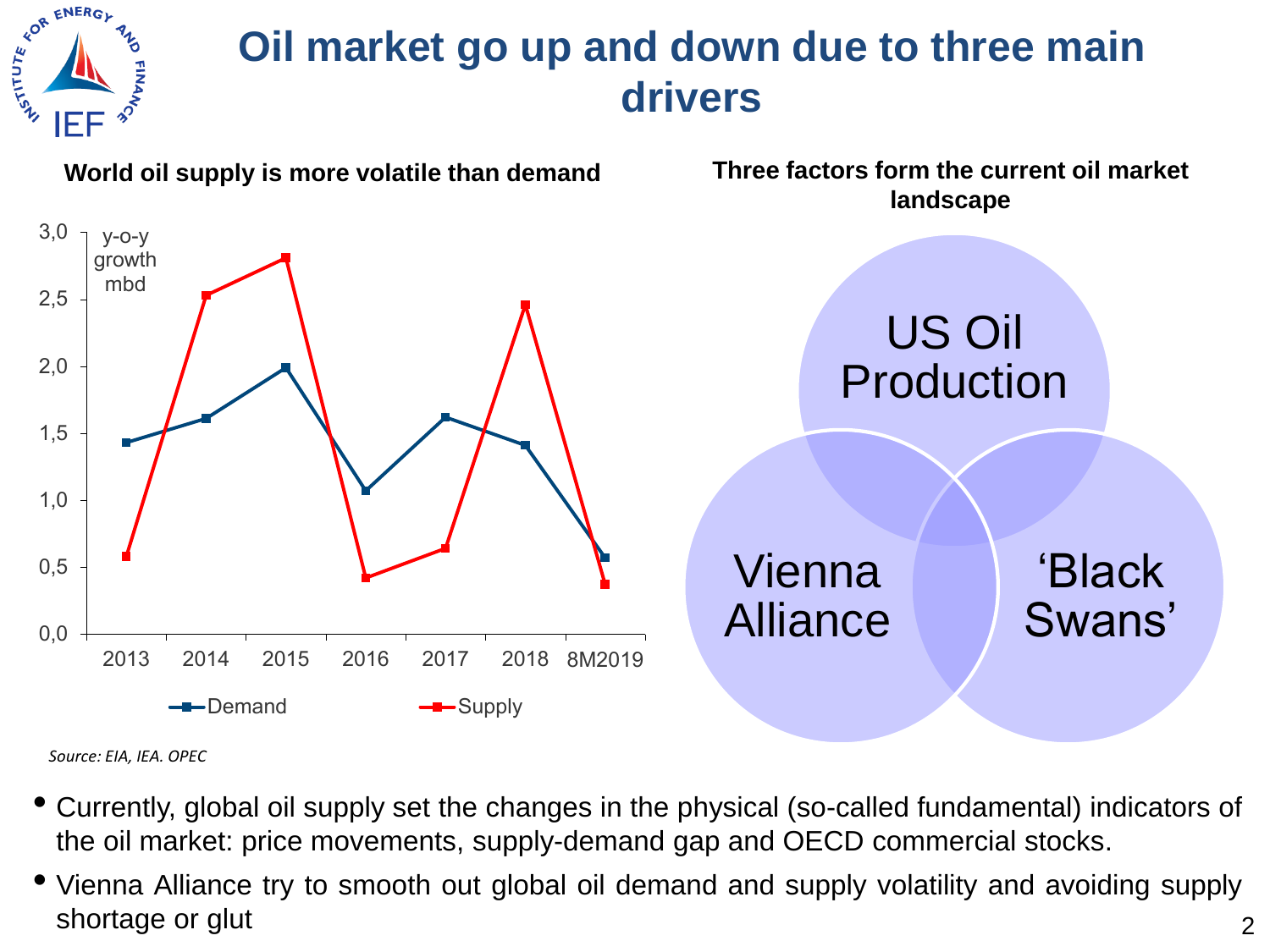

# **Do the OPEC+ Actions really smooth market volatility?**



- OPEC+ actions affect oil price fluctuations but not smooth.
- One of the OPEC+ goals is to smooth oil prices shocks and reduce volatility. Oil prices rose steadily in 2017, but an OPEC+ actions in mid-2018 led to prices shock.
- Oil price remains volatile in <sup>2019</sup>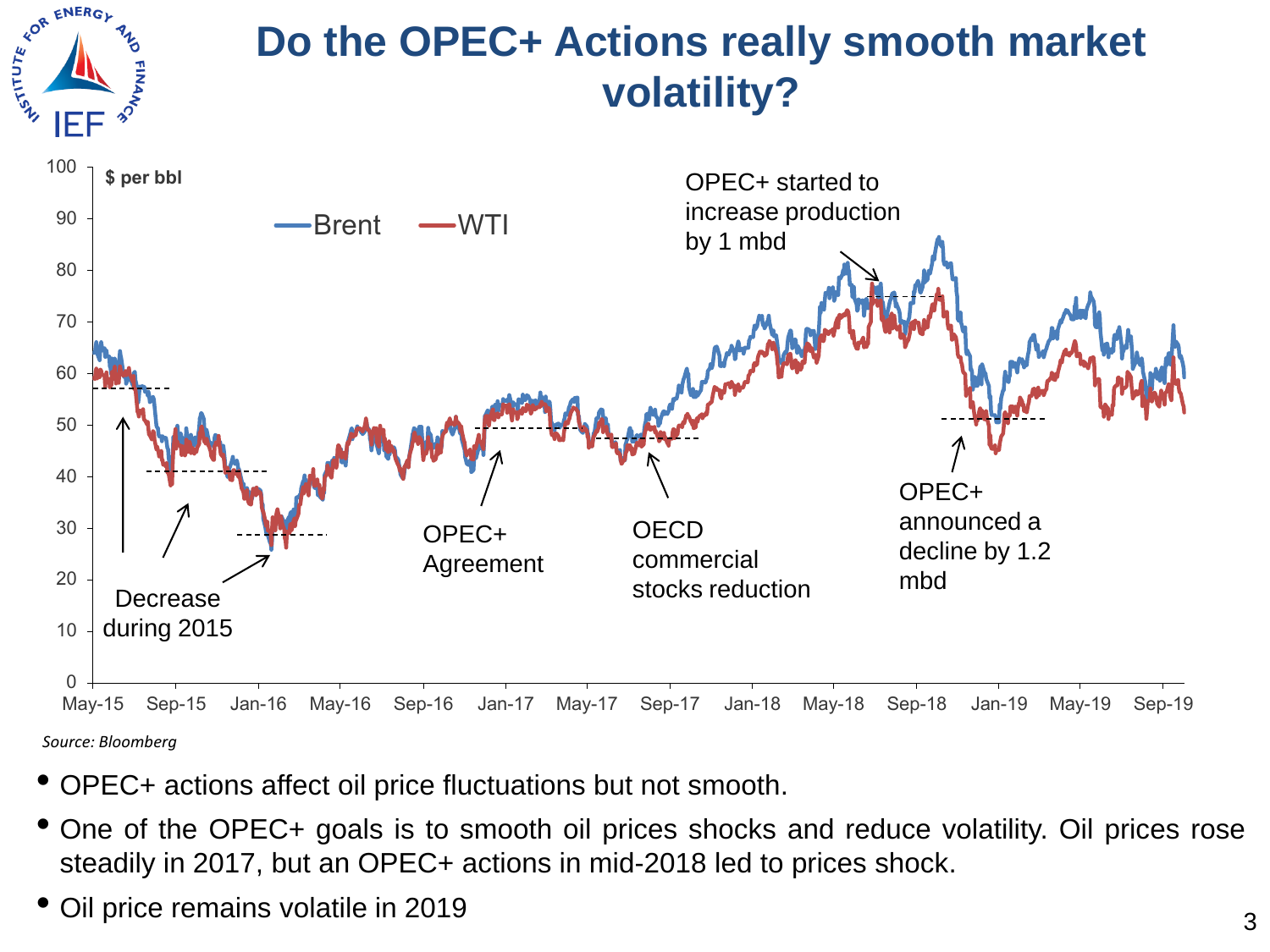

# **OPEC+ actions was successful in 2017, but ineffective in 2018. "Boost and Cut" case**



- OPEC's ineffective actions in <sup>2018</sup> led to OPEC choosing <sup>a</sup> strategy without change production quota in 2019.
- OPEC has become more attentive to the signals that it sends to the market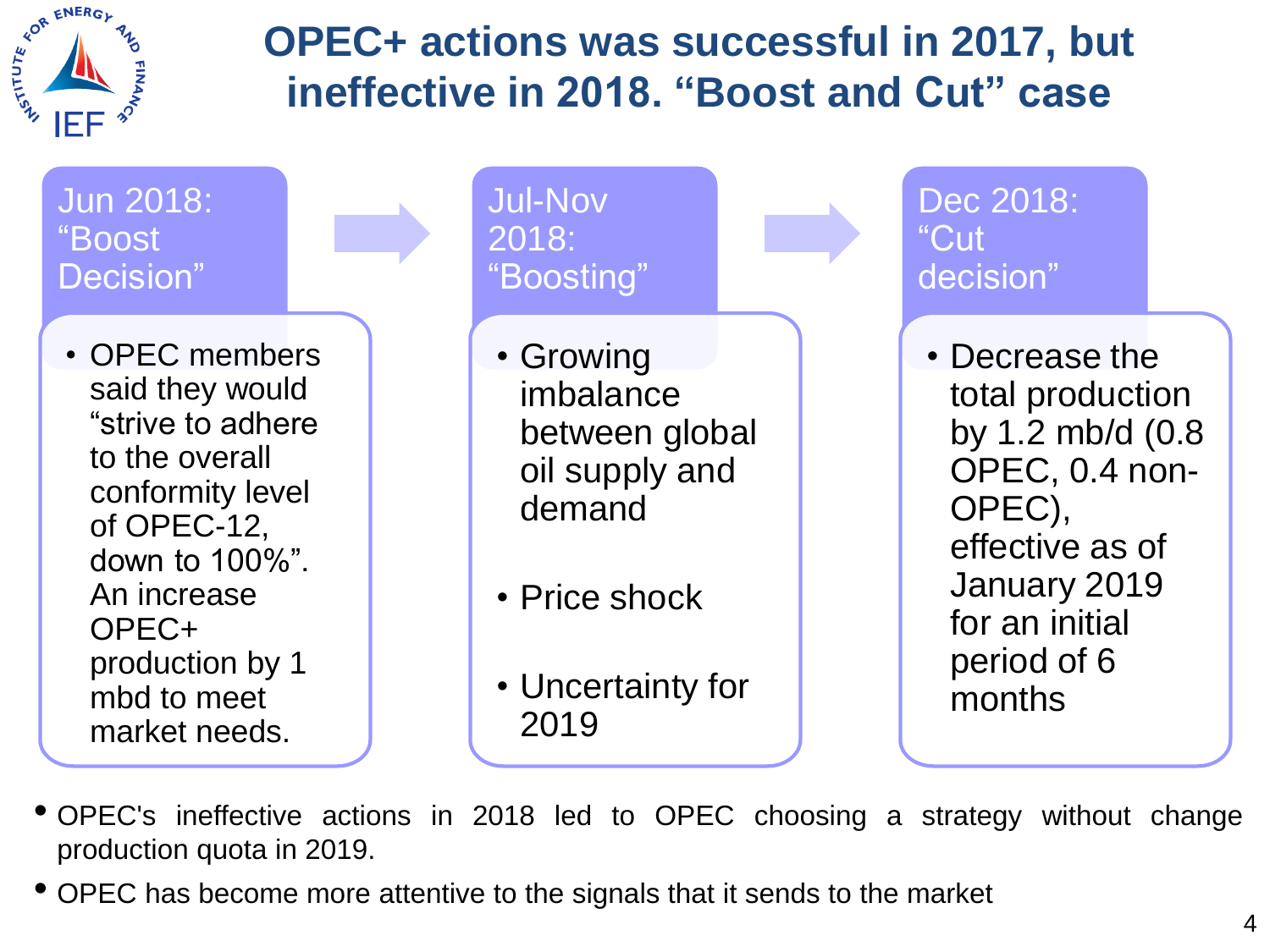

# **Do OPEC+ actions impact on US oil production?**

#### **Accumulated increase/decrease in the US crude oil and NGL production**



*Source: EIA*

- In 2017 US shale producers quickly re-entered the industry.
- US producers had a lower unit costs and reported higher production growth rates than they had before the price drop.
- Could the OPEC+ actions or no actions prevent such US oil production increase?
- Can the actions by the Alliance members significantly affect the structural changes in the market? Or spikes only?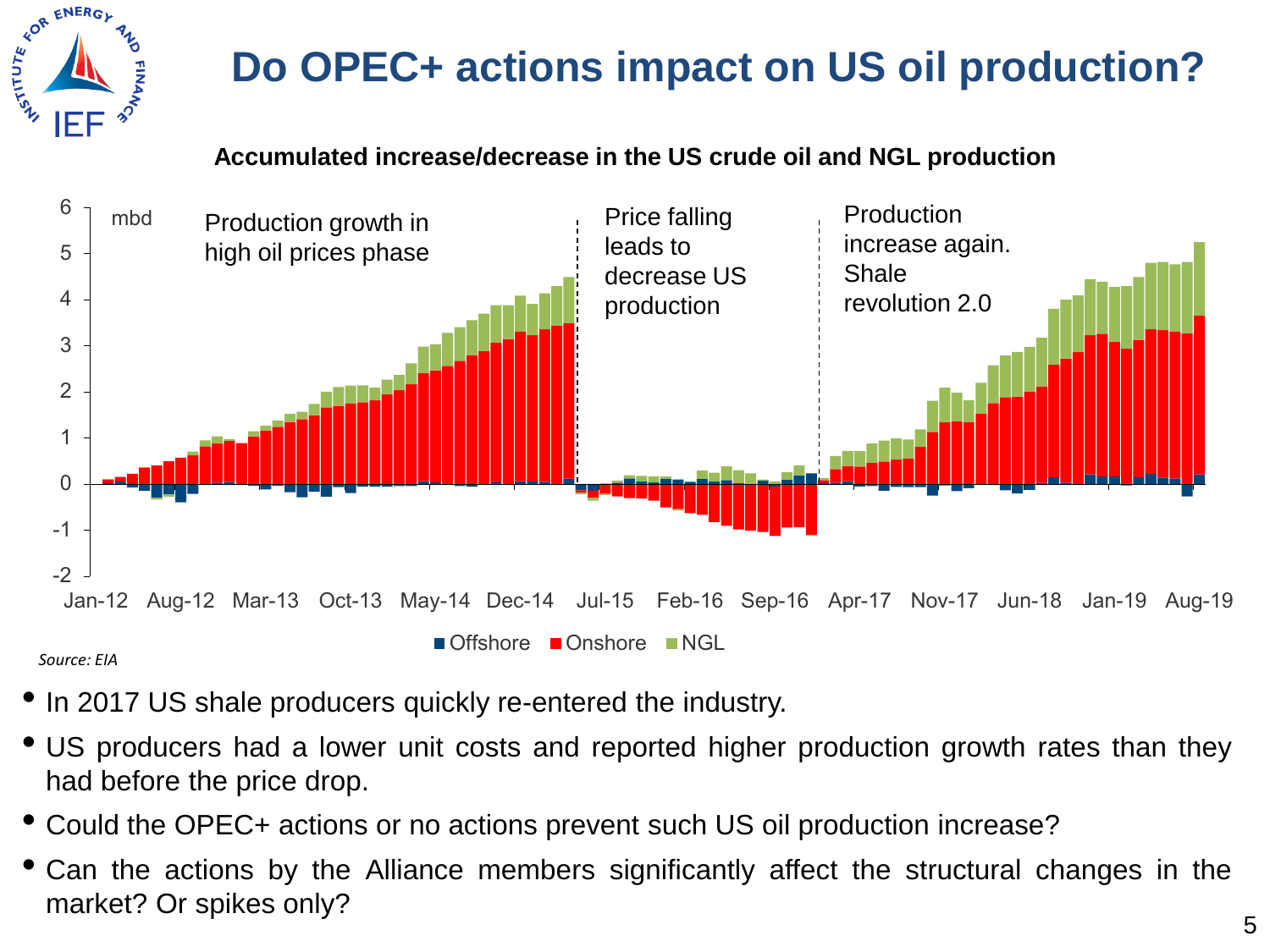# **Other uncertainties for Global oil supply: Non-OPEC production and OPEC unplanned outages**

**FOR ENERGY** 

IEE

**ALILITIES** 



- Production growth in Brazil, Canada, and in the North Sea may reach 50% of the US production growth in medium term.
- In Norway, long-awaited projects are coming on stream earlier than expected and may ramp up to peak production ahead of schedule. Oil production in Brazil is growing fast, reaching 3 mb/d in August, 0.4 mb/d higher than just two months earlier.
- Spare production capacities and production outages in OPEC countries are extremely volatile
- Current high oil production outage level is a risk factor that can sharply increase volatility in global crude oil supply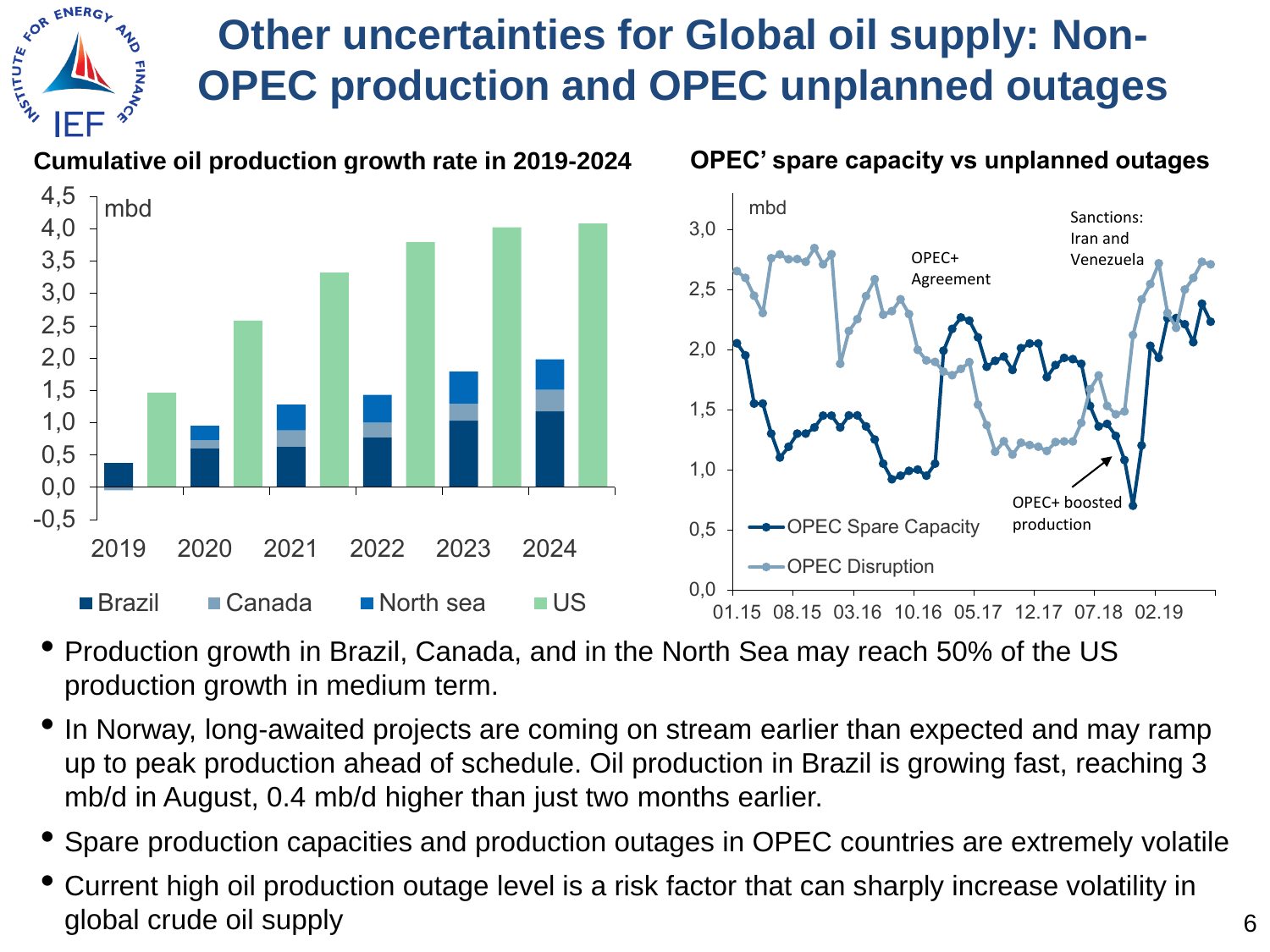# **Do Energy Outlooks help reduce Uncertainty?**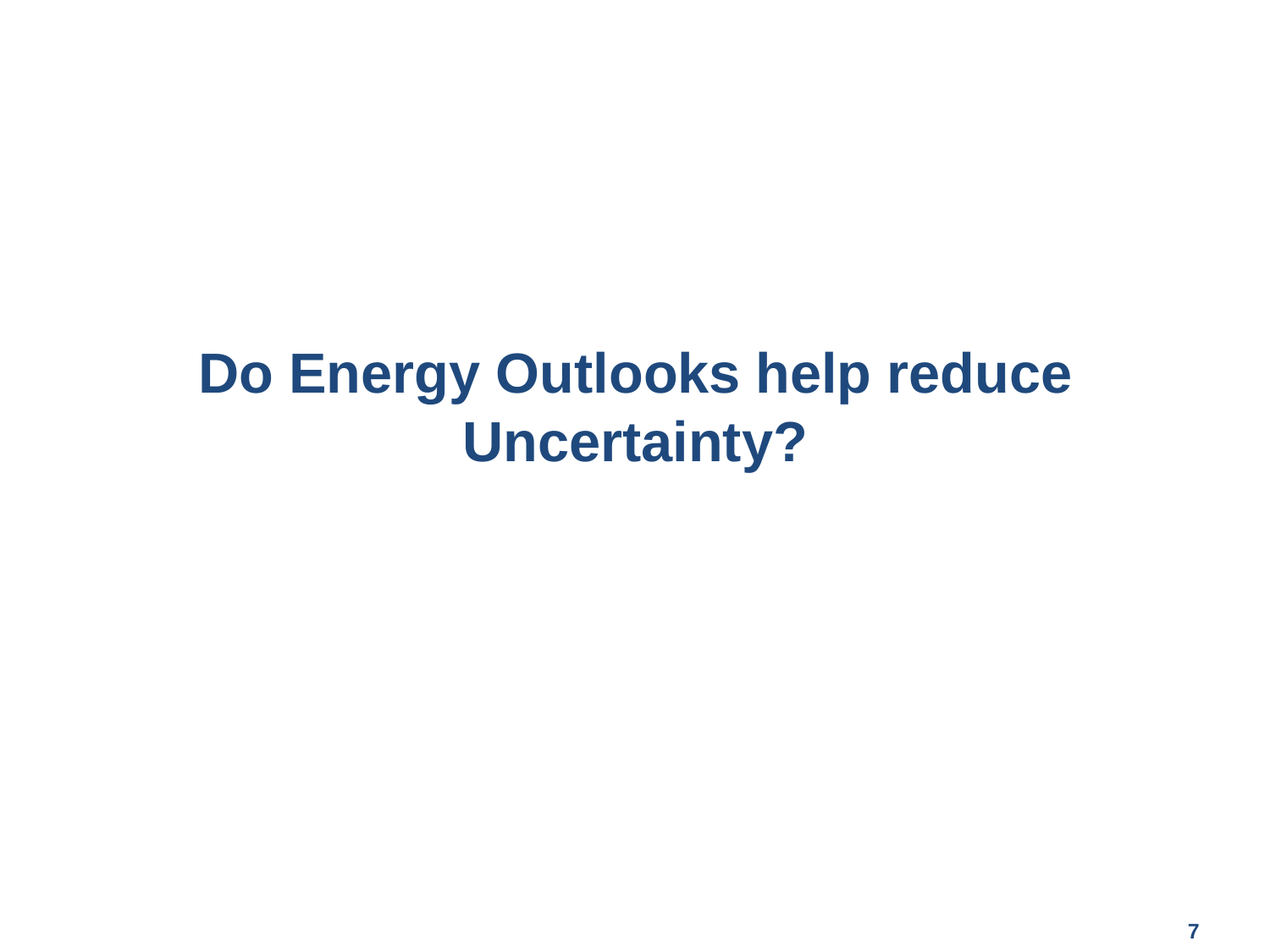

# **There is just not enough certainty to believe in current market balance estimates**



*Source: EIA, IEA, OPEC*

- Market balance is effectively <sup>a</sup> difference between current demand and supply, both of which are uncertain
- Estimates for supply-demand gap made by energy agencies differ significantly for 2Q18 from -0,5 to 0,7 mbd
- Current estimates of global balance market in STEO have an uncertainty range near <sup>3</sup> mbd and will be revise significantly in future.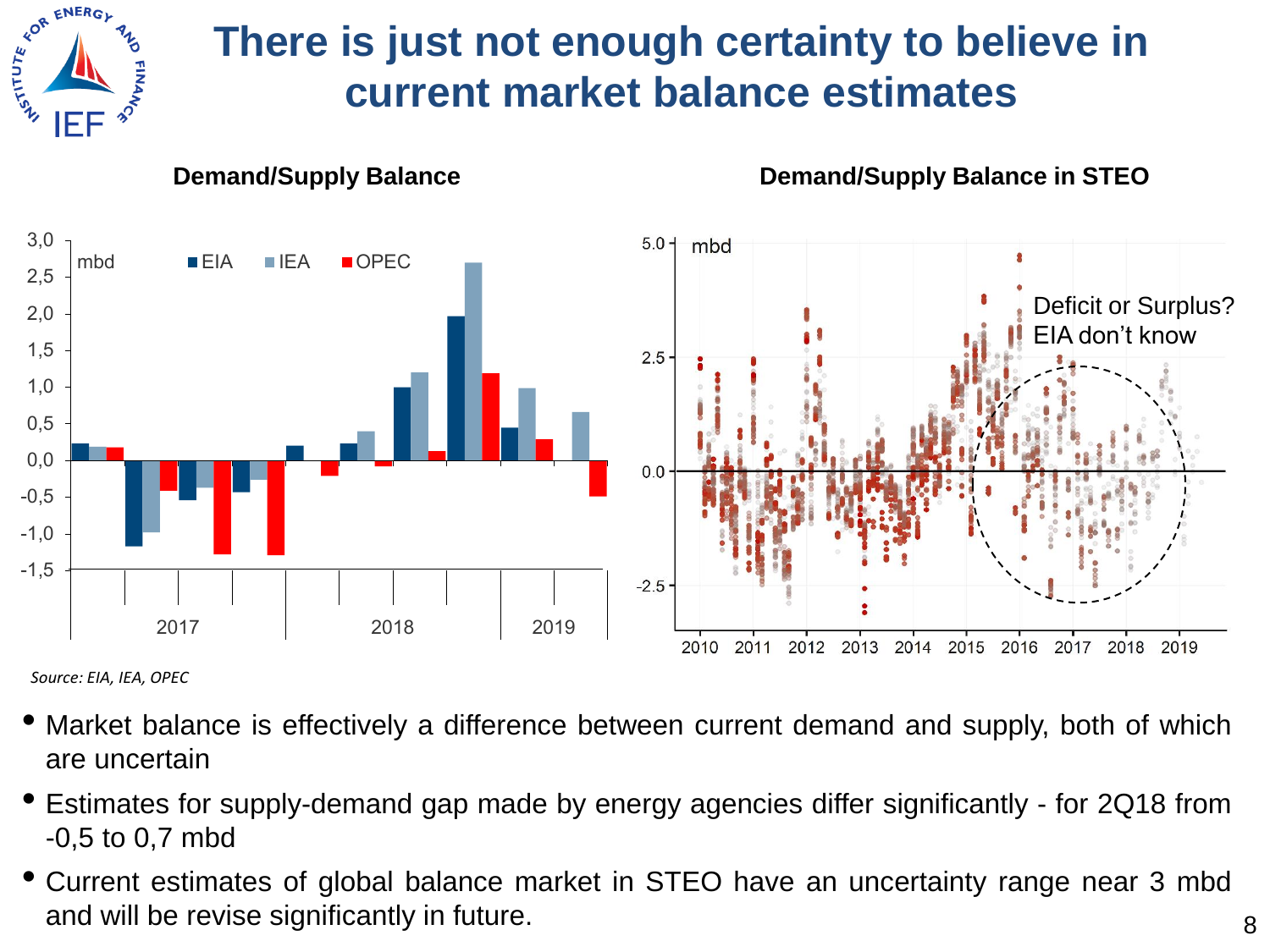

### **An imbalance structure only adds uncertainty. "Shadow oil"**

**Cumulative Demand/Supply Balance (1Q 2014 – 2Q 2019), mln barrels**

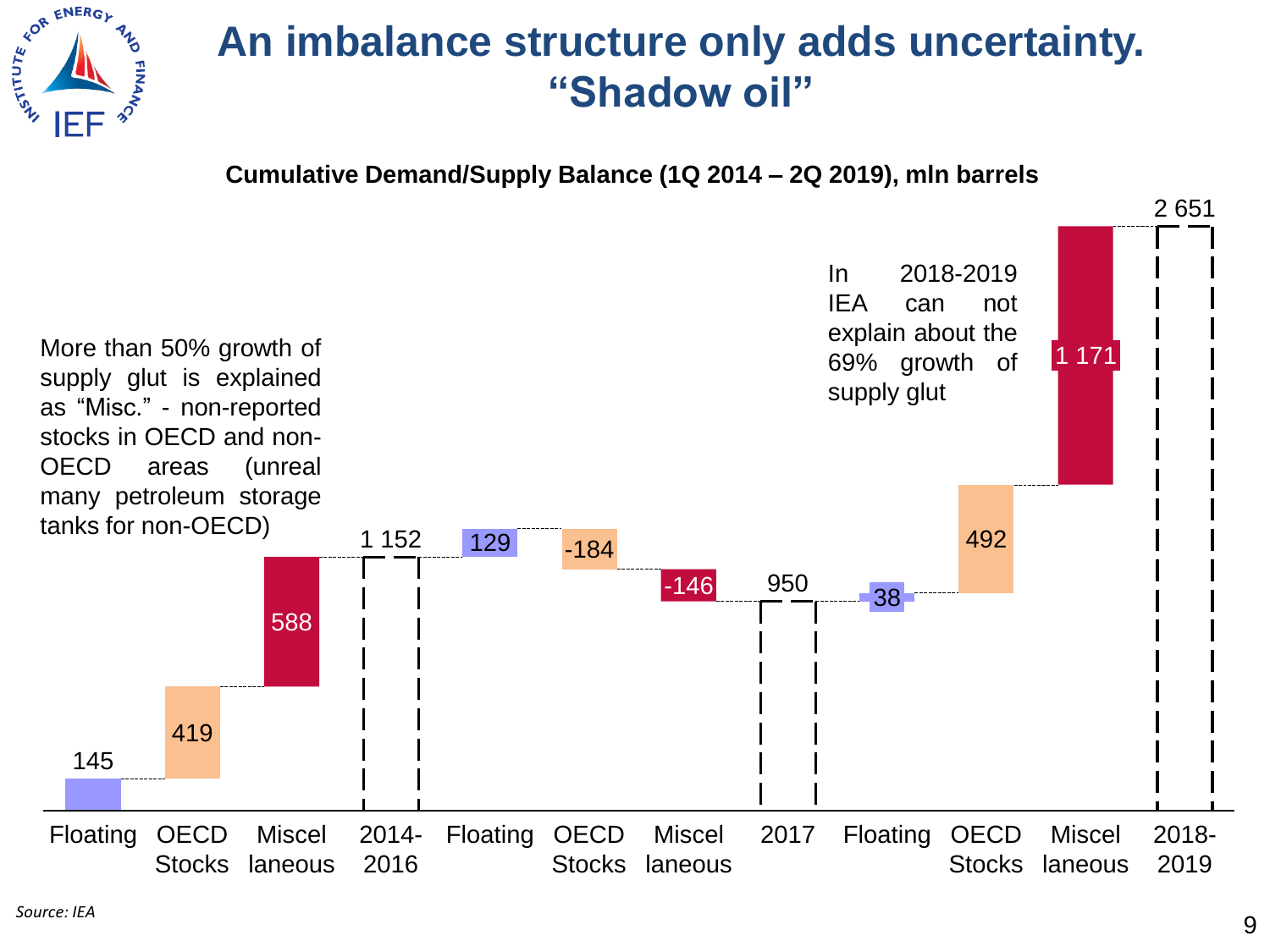

# **Even US oil statistics makes contribution to uncertainty of Oil Market estimates**



#### **Crude Oil Adjustment («Unaccounted for Oil») in US oil balance**



- In November 2018 STEO US August and September oil production was significantly increased due to an upward revision from its earlier estimate. This was a surprise for market participants and for OPEC, which in June 2018 decided to increase production.
- Average current uncertainty of measurement for US Oil market balance (implied by "Oil Adjustment") is 0.4 mbd. For Liquids it's 0.6 mbd.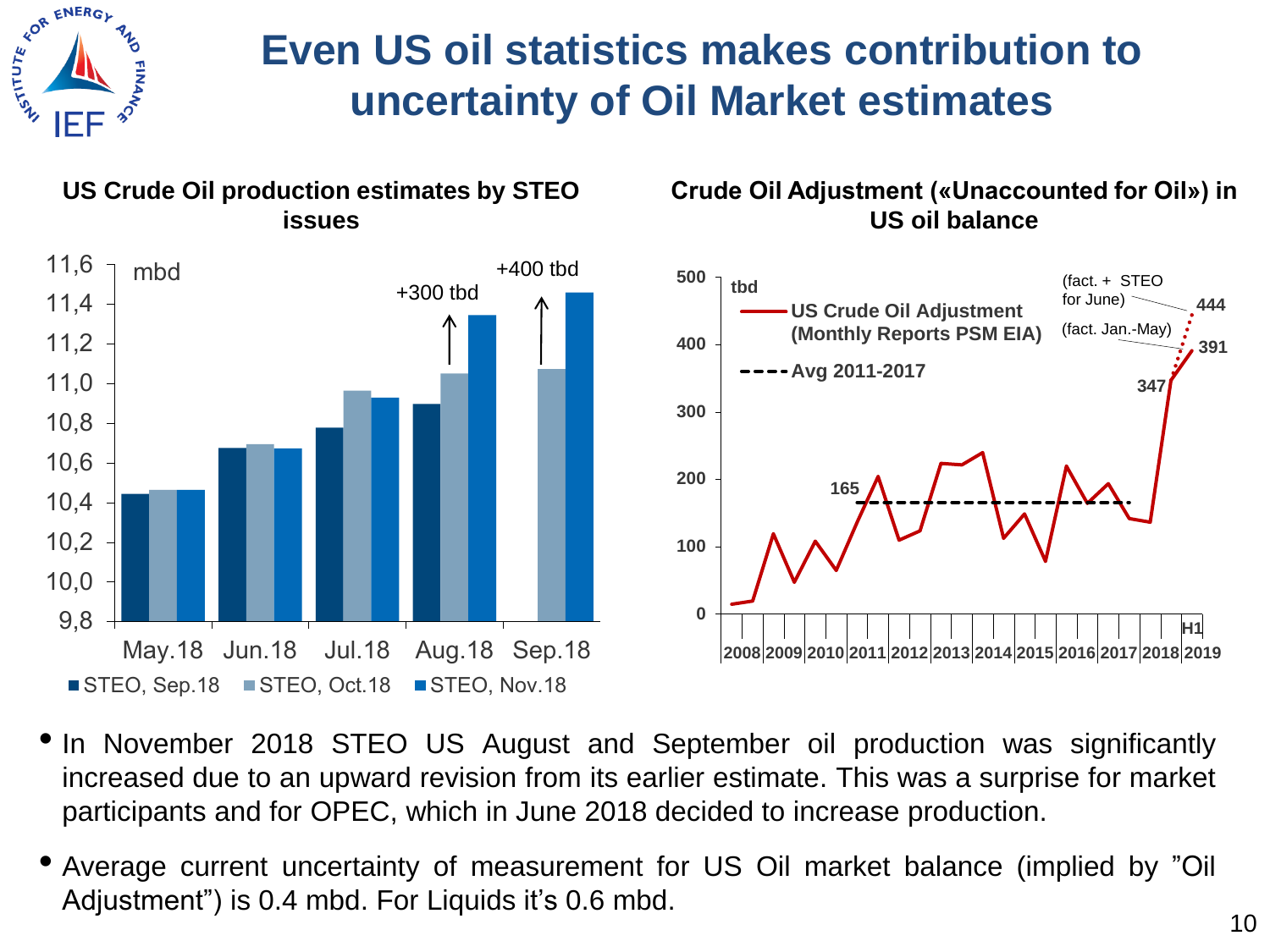

# **May 2019: 0.87 mbd (!) of unaccounted US oil**

- OECD oil balances are considered as a transparent and high-quality statistics, a «visible part» of the market. But statistical discrepancies in OECD oil statistics have also grown up.
- In May 2019 «Unaccounted for Crude Oil» in weekly US oil balance amounted 0,87 mbd (24.3 mln barrels in total). «Unaccounted for Crude Oil» is additional oil, needed to equal «oil resources» and «oil disposition».
- That has a significant effect on market balance estimates. From 3 to 31 May 2019 crude oil stocks increased on +492 tbd. Alternative estimate, based on balance, was starkly different: -375 tbd.
- What are the reasons? NGL? Unreported oil production? Overestimation of oil exports or US stocks increase?

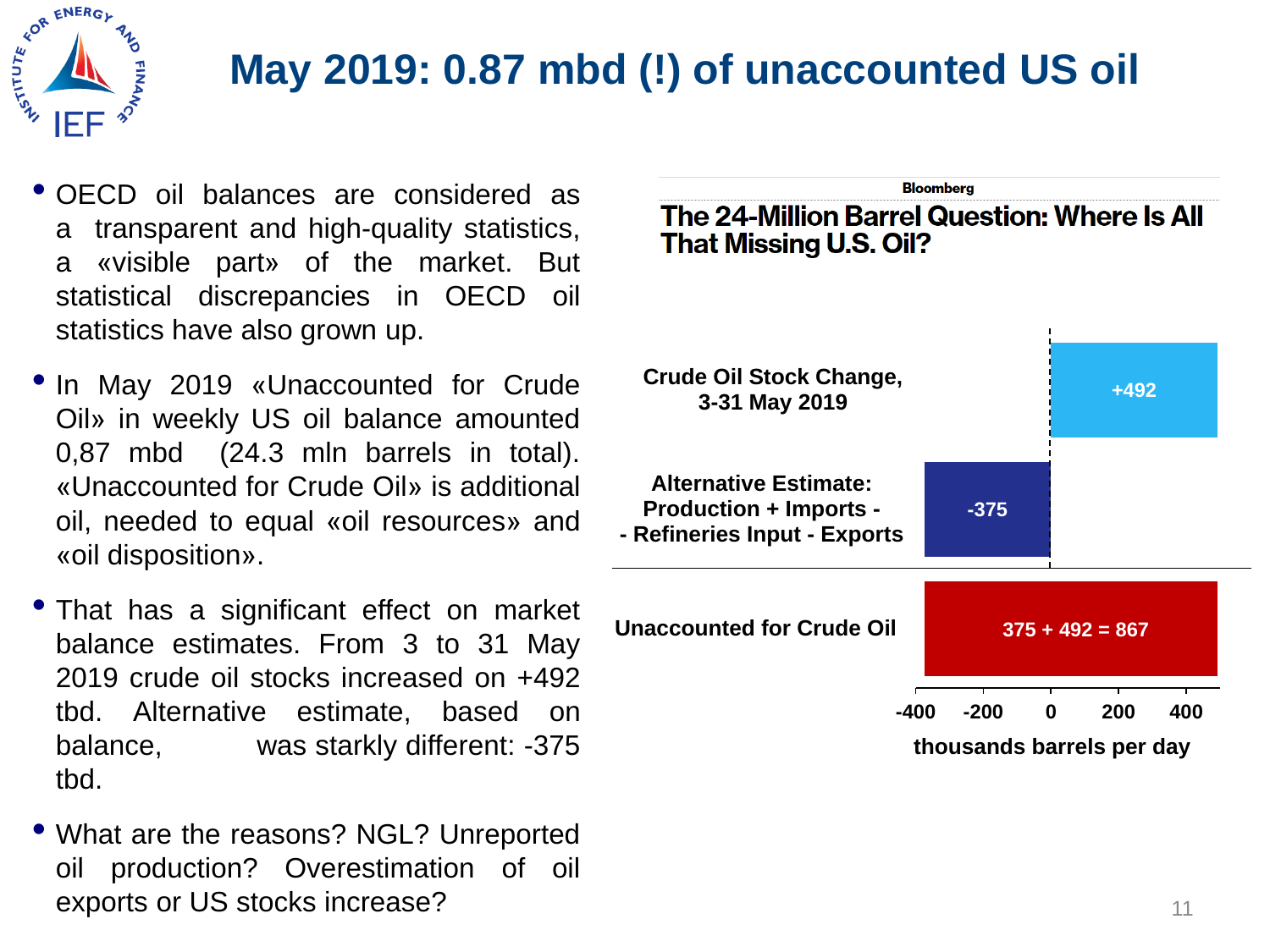

# **World oil consumption. It's not easy to estimate**



*Source: EIA STEO releases from January 2010 to July 2019* 

- We base our analysis mainly on EIA data as STEO (Short-Term Energy Outlooks) contain estimates on a monthly basis for a number of indicators of global oil market.
- Our preliminary analysis shows that conclusions are valid also for IEA and OPEC data.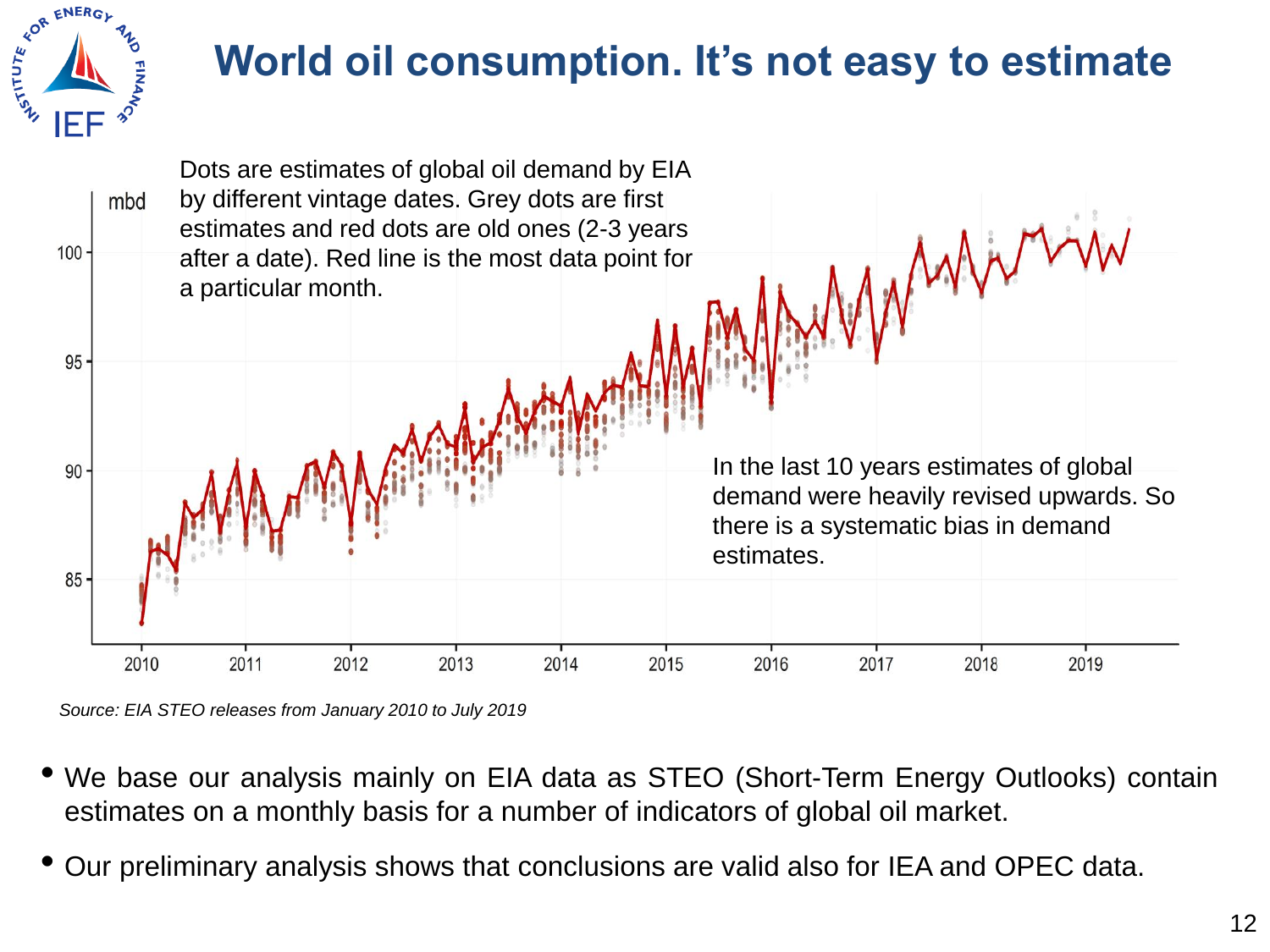

#### **Oil demand growth are stable at level which is higher than previously expected. When will the slowdown start?**



- Over the course of <sup>7</sup> years both IEA and OPEC have been consistently underestimating the global demand growth rate
- Errors are not used to improve accuracy of the future forecasts, which will reduce value for users.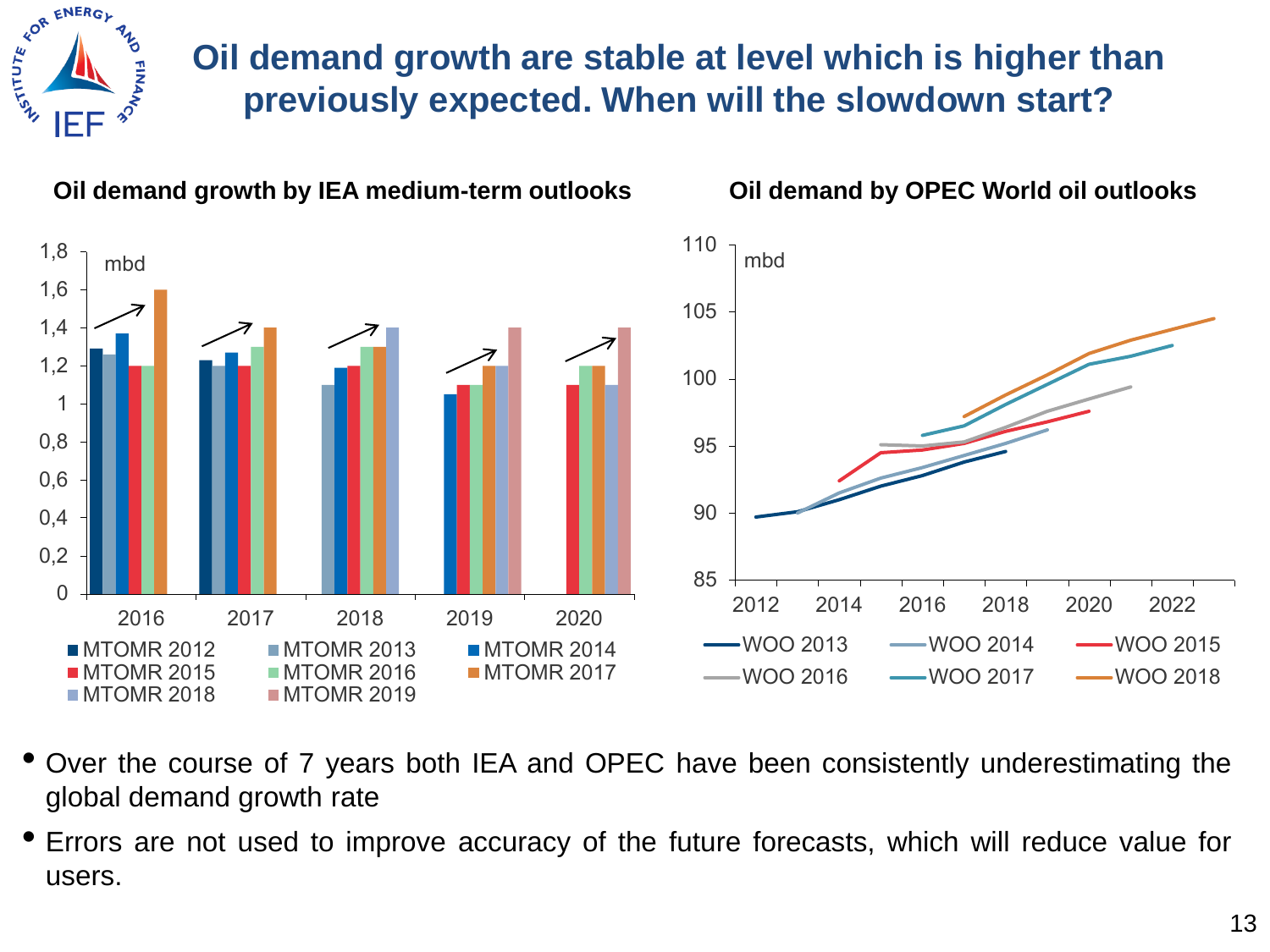

# **Conclusions**

- $\triangleright$  Most of the most time there is just not enough certainty to believe in current market balance estimates.
- $\triangleright$  There is not enough information in conventional sources to support decision in real time.
- $\triangleright$  Current fluctuations are mostly just some noise.
- Uncertainty in current estimates of global oil market doesn't seem to change much in the last years.
- $\triangleright$  Uncertainty increases when prices start to fall. Unfortunately, It means that when it's most needed we should become less sure in estimates of the market balance.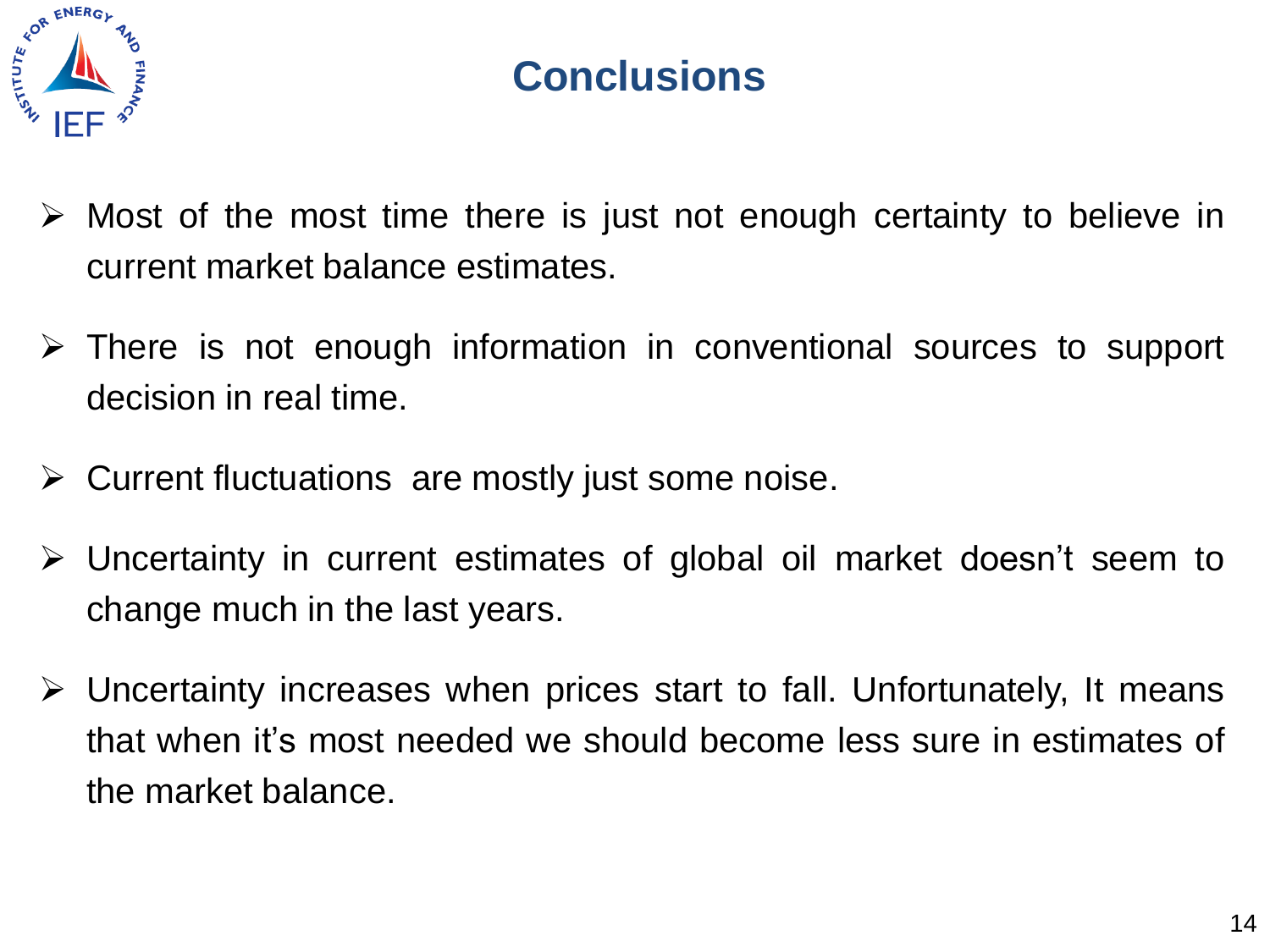# **We need New Energy Cooperation and Initiatives**